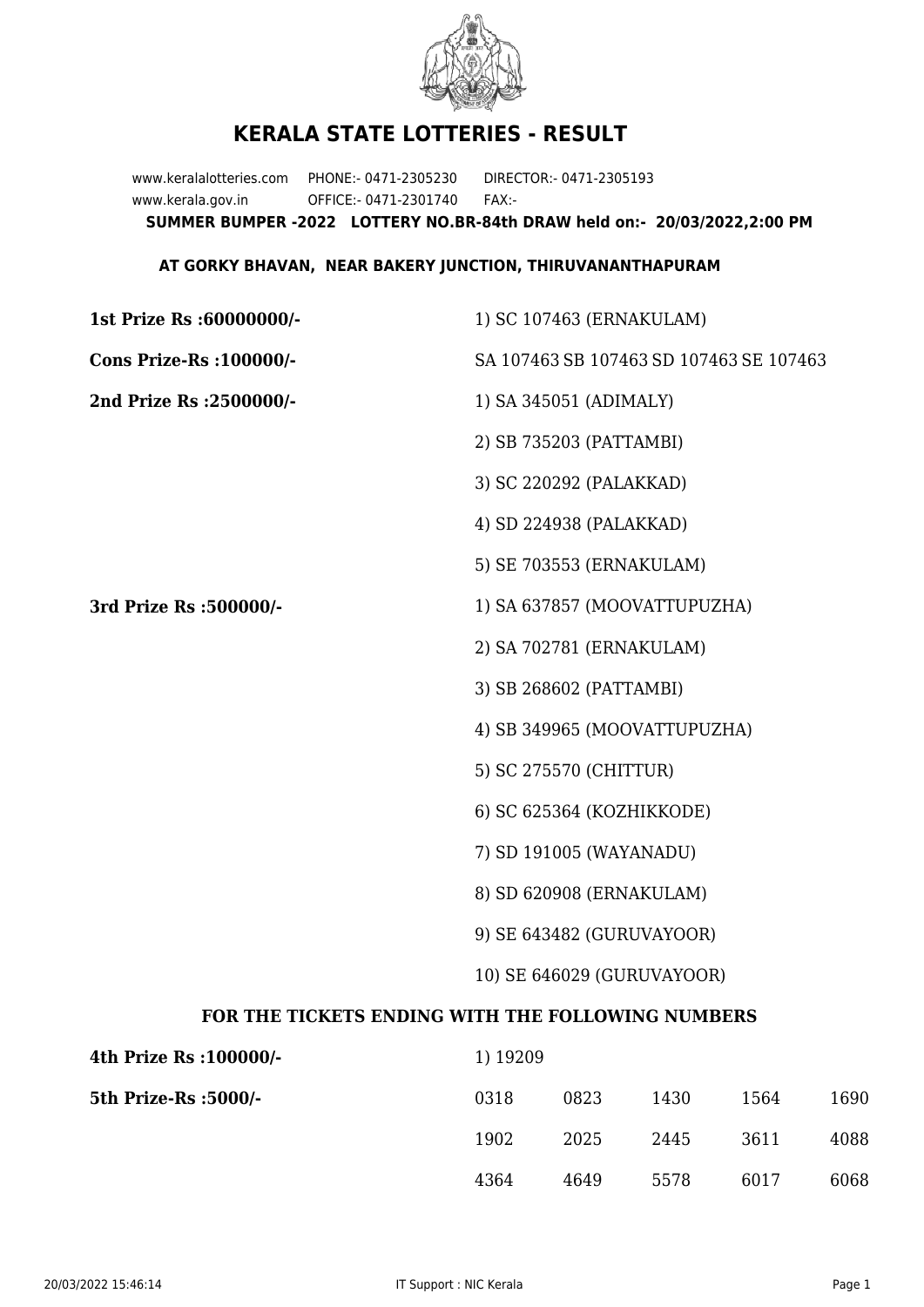|                       | 6156 | 6877 | 7146 | 7653 | 8488 |
|-----------------------|------|------|------|------|------|
|                       | 8719 | 8930 | 8953 | 9060 | 9334 |
| 6th Prize-Rs : 2000/- | 0265 | 0381 | 0555 | 0567 | 0631 |
|                       | 0725 | 0739 | 0745 | 1183 | 1283 |
|                       | 1590 | 1796 | 2037 | 2095 | 3064 |
|                       | 3279 | 3596 | 4220 | 4625 | 4690 |
|                       | 4721 | 4797 | 4942 | 5108 | 5331 |
|                       | 5693 | 5836 | 6790 | 6927 | 7662 |
|                       | 8217 | 8311 | 8374 | 9238 | 9871 |
| 7th Prize-Rs : 1000/- | 0127 | 0226 | 0255 | 0585 | 0598 |
|                       | 0953 | 1296 | 1311 | 1588 | 2163 |
|                       | 2271 | 2278 | 2305 | 2395 | 2419 |
|                       | 2426 | 2656 | 2992 | 2996 | 3105 |
|                       | 3219 | 3471 | 3726 | 3813 | 4040 |
|                       | 4043 | 4051 | 4124 | 4197 | 4406 |
|                       | 4887 | 4962 | 4992 | 5789 | 5827 |
|                       | 5962 | 6163 | 6280 | 6480 | 6489 |
|                       | 6800 | 6997 | 7046 | 7052 | 7067 |
|                       | 7299 | 7543 | 7625 | 7765 | 7825 |
|                       | 7862 | 7897 | 8029 | 8215 | 8244 |
|                       | 8407 | 8563 | 8567 | 8774 | 9563 |
|                       | 9628 | 9779 | 9934 | 9948 | 9954 |
| 8th Prize-Rs : 500/-  | 0217 | 0260 | 0273 | 0275 | 0378 |
|                       | 0407 | 0484 | 0641 | 0717 | 0726 |
|                       | 0806 | 0861 | 0923 | 0992 | 1269 |
|                       | 1325 | 1526 | 1540 | 1625 | 1845 |
|                       | 1894 | 2055 | 2107 | 2124 | 2242 |
|                       | 2287 | 2360 | 2509 | 2557 | 2707 |
|                       | 2833 | 2852 | 2869 | 2954 | 2966 |